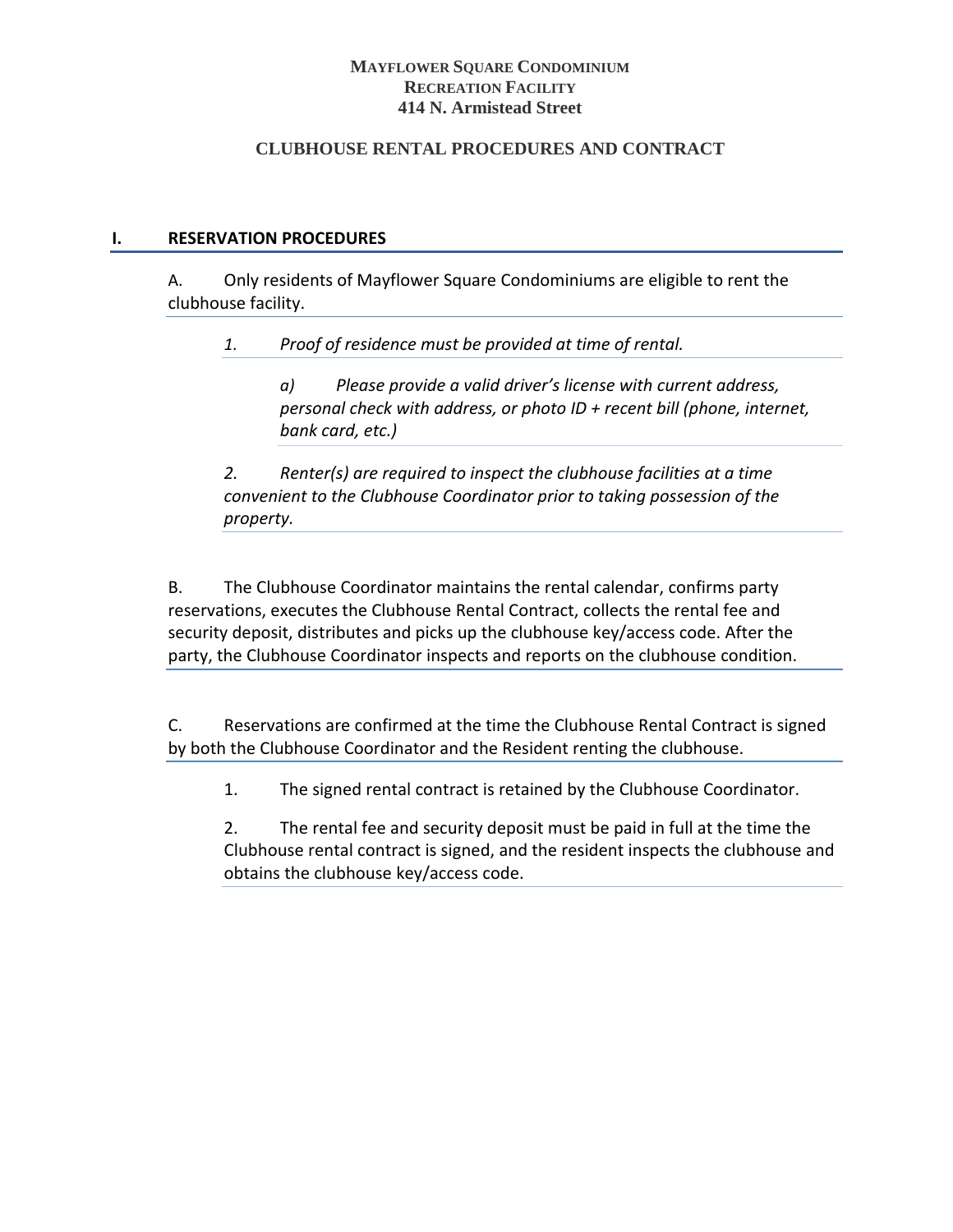## **CLUBHOUSE RENTAL PROCEDURES AND CONTRACT**

#### **II. FEES AND SECURITY DEPOSIT AND OTHER RESTIRCTIONS**

#### A. **Fees and Security Deposit**

1. Fees and Security Deposit are paid separately by personal check or money order made payable to Mayflower Square Condominium Recreation Facility.

- *a) \$75.00 rental fee*
- *b) \$100.00 security deposit*

The deposit is refunded if the renter fully meets the terms and conditions of the Clubhouse Rental Procedures and Contract.

*c) Pool parties: Additional lifeguard \$25.00 per hour or current rate*

#### B. **Other Restrictions**

- 1. NO ALCOHOL. No alcohol (beer, liquor, wine) is permitted in the clubhouse or on the surrounding grounds. **Initials:**
- 2. All Events are limited to 30 guests. **Initials:\_\_\_\_\_\_**
- 3. No Parking in the lot in front of the clubhouse. **Initials:\_\_\_\_\_\_**
- 4. No Smoking in the Building or on Sun Deck. **Initials:\_\_\_\_\_\_**
- 5. No one permitted in pool area when the pool is closed. **Initials:\_\_\_\_\_\_**
- 6. No Live music or DJ's. **Initials:\_\_\_\_\_\_**
- 7. Party activities and volume are to be kept at a reasonable noise level that does not disrupt the residential neighborhood. **Initials:\_\_\_\_\_\_**
- 8. Balloons, signs, banners or any other material may NOT be affixed to the walls in ANY manner. Renter will be held liable for any defacement, destruction, or damage to walls or the property. Helium balloons are permitted but must be weighed down using balloon weights, and may not be affixed to walls. **Initials:\_\_\_\_\_\_**
- 9. All items in Section IV below must be executed. **Initials:\_\_\_\_\_\_**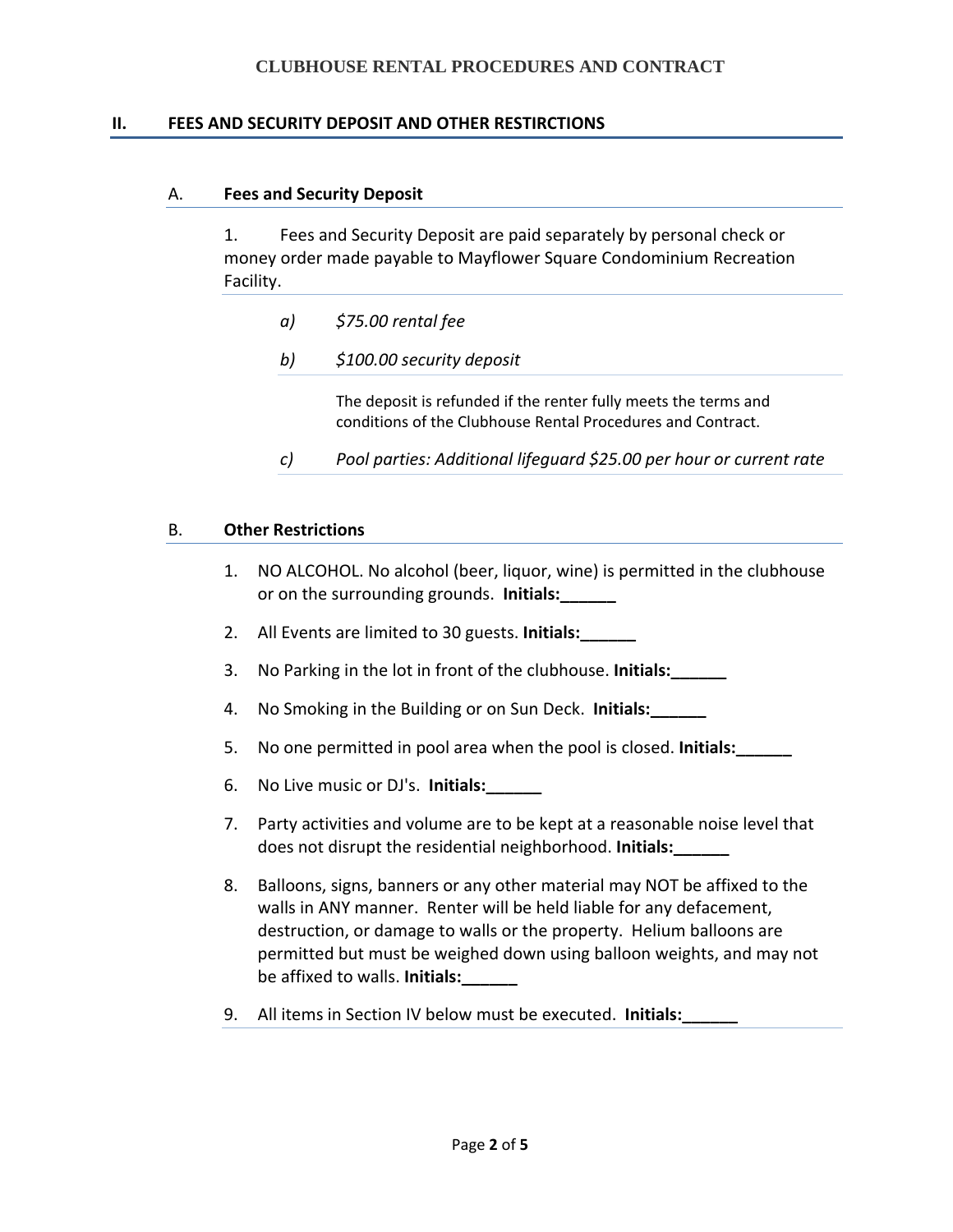# **CLUBHOUSE RENTAL PROCEDURES AND CONTRACT**

#### **III. CURFEW**

- A. Clubhouse: Midnight.
- B. Pool Parties: The time the Pool closes for the day.

#### **IV. CLEAN UP AND TRASH REMOVAL**

At the conclusion of the event, Clubhouse renters are required to clean up afterwards and restore the clubhouse, the restrooms, and entry way to the condition that it was received.

- A. At the conclusion of every event, renter must ensure the following:
	- 1. Floor must be swept and mopped. Initials:
	- 2. All food must be removed from the clubhouse. Initials:
	- 3. Sink must be cleaned and empty. Initials:
	- 4. Bathroom must be clean. Initials:\_\_\_\_\_\_
	- 5. All lights must be turned off (this includes bathroom lights in both the men & women's room, hall light, and party room). Initials:\_\_\_\_\_\_
	- 6. Thermostat must be lowered to 60 degrees Fahrenheit. Do NOT leave the AC or Heat turned up while the property is vacant. Initials:
	- 7. If applicable, keys must be returned to the key box. Initials:
	- 8. All bathroom and party room trash must be removed from the premises. Initials:\_\_\_\_\_\_

#### **V. POOL PARTIES**

#### A. For pool parties, additional lifeguard(s) must be scheduled.

All individuals using the pool must present a pool pass. The cost for the additional lifeguard(s) is the responsibility of the Pool Party Host and is nonrefundable once the pool party is scheduled.

This cost must be paid one week in advance of the party by cash, money order or cashier check made out to Mayflower Square Condominium Recreation Facility.

#### **VI. CLUBHOUSE SUN DECK**

During the pool season, use of the Clubhouse Sun Deck is shared with the other residents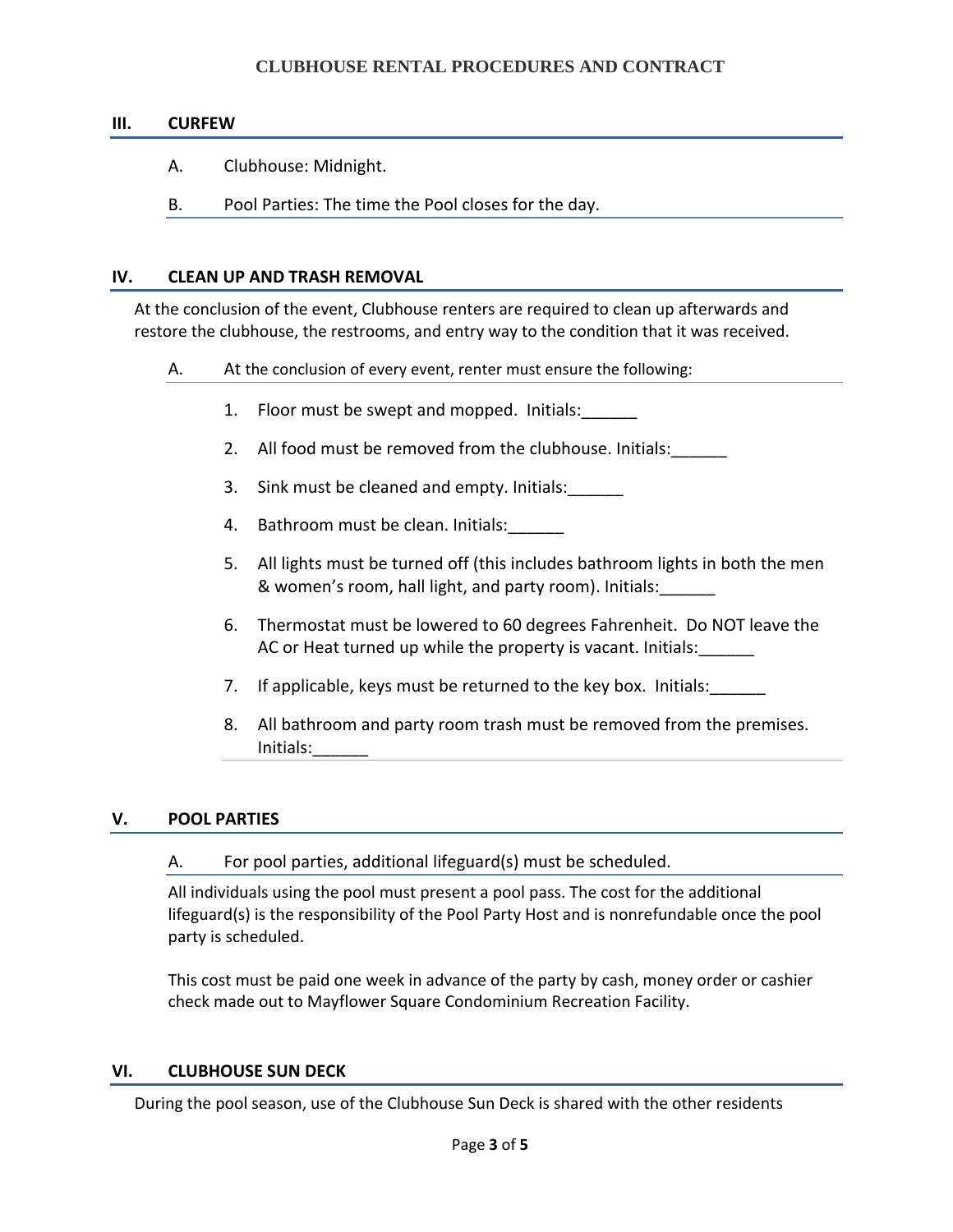using the pool.

# **VII. ACCEPTANCE OF THE CLUBHOUSE RENTAL AND POOL PARTY PROCEDURES AND RULES**

Residents renting the clubhouse agree by their signature on the Clubhouse Rental Contract to abide by the procedures and rules contained herein.

## **VIII. LIABILITY**

- A. The resident signing the rental contract must be present at the event at all times and is responsible for the actions of his guests.
- B. All persons using the recreational facilities do so at their own risk and are solely responsible for their own safety. Residents and guests agree to hold harmless the Mayflower Square Condominiums Associations and their agents from all liability in conjunction with the use of the recreational facilities.
- C. The person renting the clubhouse is liable for any damage‐‐to the buildings, recreational facilities, or other common elements or equipment ‐‐caused by the renter or his guests.
- D. Any costs incurred to repair property damage or restore landscaping will be charged to the resident hosting the event.
- E. The security deposit is not to be considered liquated damages.
- F. At the discretion of the Mayflower Square Condominium, Section I, Board of Directors, the security deposit may be applied to the cost of the repairs.
- G. Mayflower Square condominium will not reimburse the cost of towing for cars parked illegally in any of the lots.

## IX. RIGHT TO REFUSE RENTAL AND/OR TERMINATE AN EVENT

The Mayflower Square Condominium, Section I, Board of Directors has the right to refuse clubhouse rental to any resident or his tenants if that unit owner is delinquent in paying his condominium assessments, to immediately terminate any activities at the clubhouse that interfere with the rights or safety of Mayflower Square Condominium residents, to immediately terminate any activities at the clubhouse that are in violation of the conditions and terms of this contract, and to refuse use of the clubhouse by any resident who has violated the rules in the past.